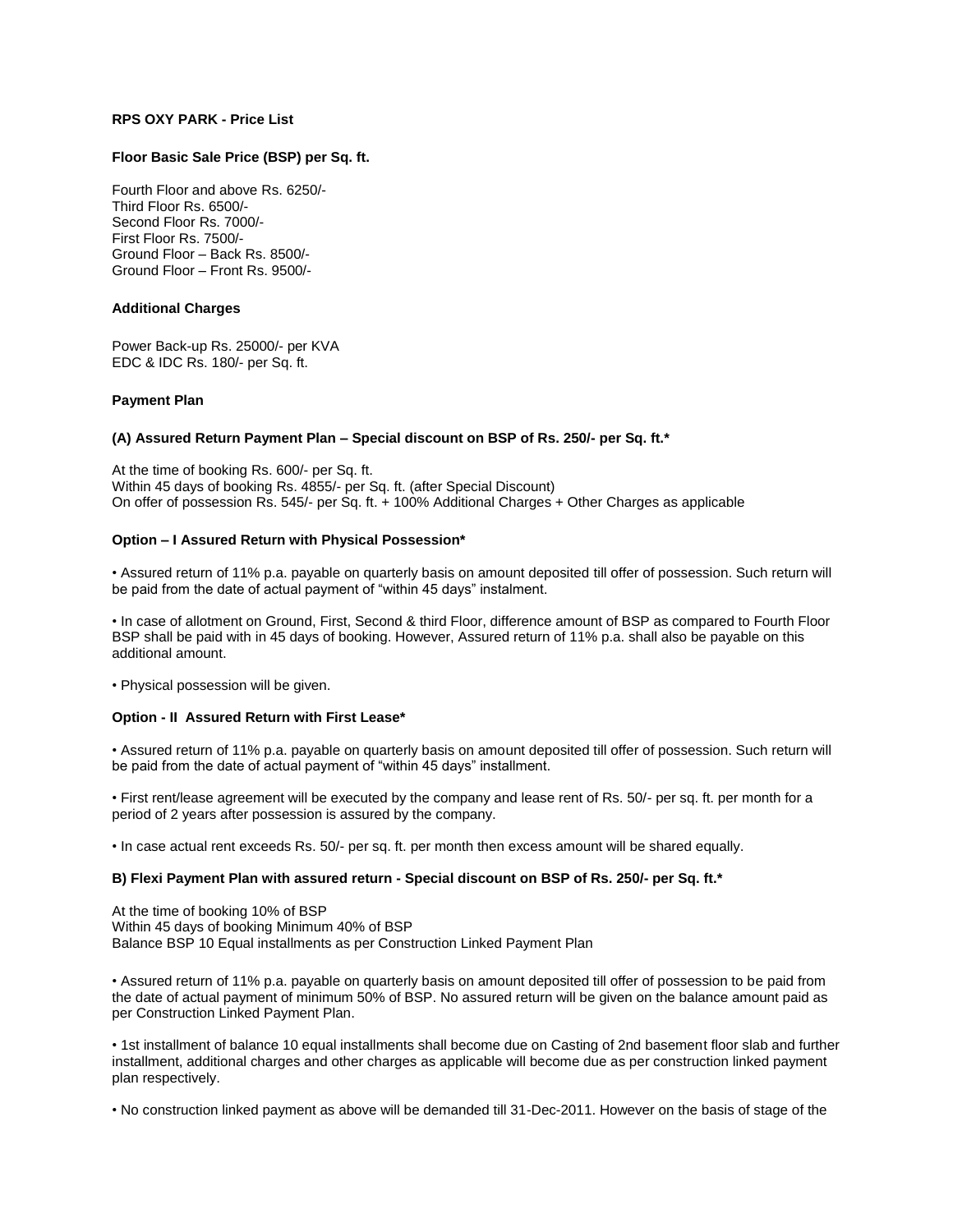construction all such payments will become due on 01-Jan-2012.

• Physical possession will be given.

### **C) Construction Linked Payment Plan – Special Discount on BSP of Rs. 600/- per sq. ft.\***

At the time of Booking 10% of BSP

Within 45 Days of Booking 7.5% of BSP

Within 90 Days of Booking 7.5% of BSP

On Start of Excavation 10% of BSP

On Casting of 2nd Basement Floor Slab 10% of BSP

On Casting of 1st Basement Floor Slab 10% of BSP

On Casting of Ground Floor Slab 10% of BSP

On Casting of 2nd Floor Slab 5% of BSP

On Casting of 3rd Floor Slab 5% of BSP

On Casting of 4th Floor Slab 5% of BSP

On Casting of Last Floor Slab 5% of BSP

On Completion of Super Structure 5% of BSP

On Completion of External Facade 5% of BSP + 50% Additional Charges

At the time of Offer of Possession 5% of BSP + 50% Additional Charges + Other Charges as applicable

\*The above said plans/Special Discount are available for limited period/stock. Company may change its terms & conditions without giving any prior notice.

1 meter  $= 3.28$  feet 1sq. meter =10.76 sq. feet

#### **Note:**

1. Registration of Sale Deed/Conveyance Deed is permissible by Competent Authority in the Project.

2. Prices are firm and escalation free from the respective dates of booking.

3. Prices indicated above are subject to revision at the discretion of the company. Prices prevailing on the date of booking shall be applicable.

4. External Development Charges (EDC) & Infrastructure Development Charges (IDC), Additional Charges, PLC (if any) and any other charges shall be payable additionally as per Buyer's Agreement/Payment Plan.

5. Possession will be offered within 36 months with penalty clause as per Buyer's Agreement.

6. ECC & FFC will be charged on actual Pro-rata basis at the time of offer of Possession in addition to the Price/charges stated above.

7. Registration Stamp Duty and any other charges, as applicable, shall be payable by the allottee before the execution of sale deed.

8. Price, assured return, terms & conditions stated herein are merely with a view to acquaint the applicant and are not exhaustive. For detailed terms & conditions please refer to the application form, MOU and unit Buyer's Agreement.